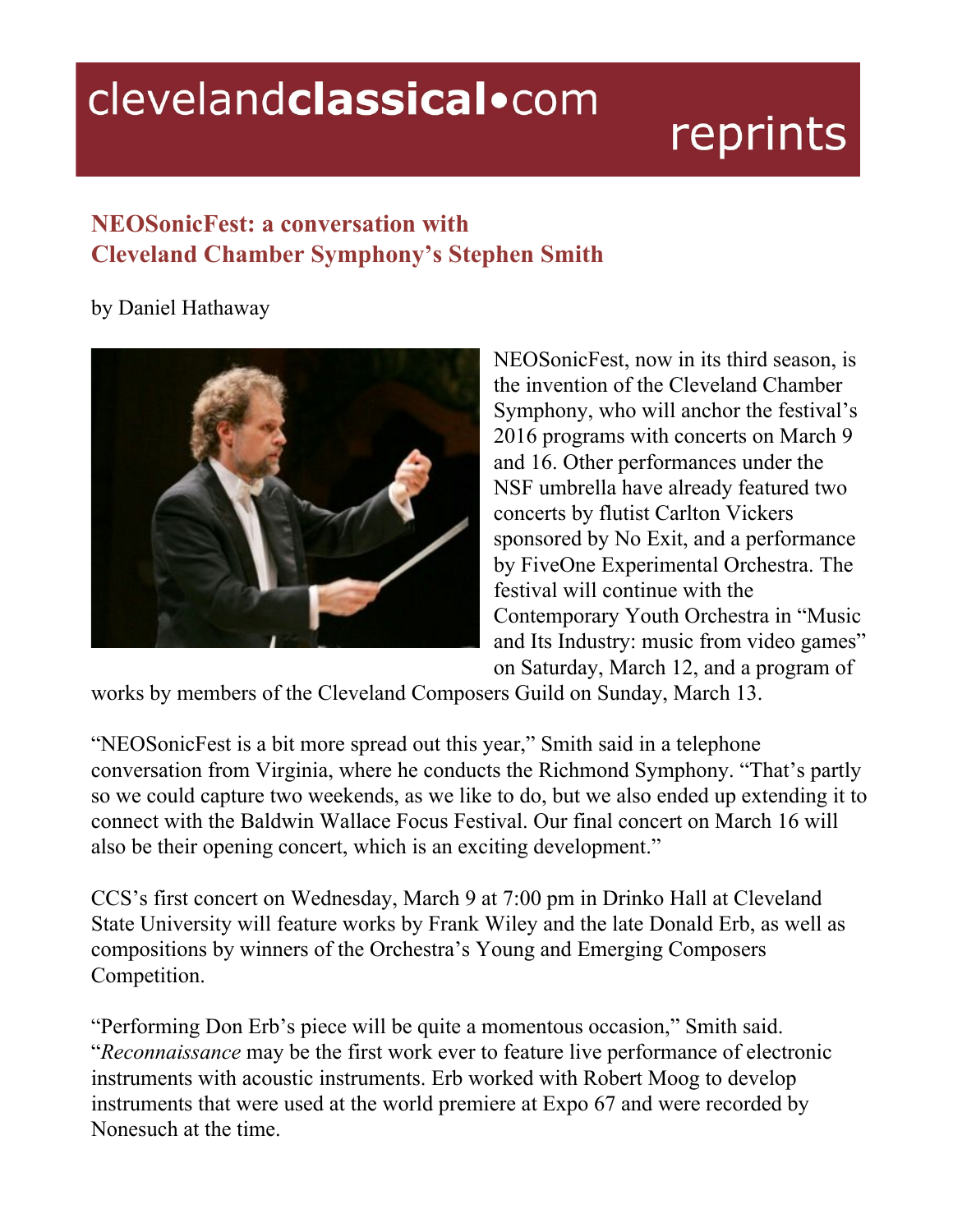"Those instruments, which would be thought of as dinosaurs today, no longer exist. On what will be almost the 50th anniversary of this piece, we're using modern technology to recreate some of Don's ideas. We take the involvement of electronics in live performance for granted today, but it was a revolutionary concept at that time. The idea of carting this big synthesizer out on stage, connecting it to acoustic instruments and players, and having a live person playing it rather than presenting it as a tape piece this was really a brand-new thing."

Both Donald Erb and Frank Wiley were directly connected to the Bascomb-Little Fund, a foundation that has supported new works and their performances for decades and is now celebrating its 50th anniversary. The March 9 concert will be given in honor of the Fund.

"Frank wrote *Horizon* for the Chamber Symphony a number of years ago, but he's updated it and reworked it, so in a way it will be a new premiere," Smith said. "It's written for a small mixed ensemble of winds, harp, piano, percussion, and strings. I think it's really good to have Frank and Don represented on a program that features the New and Emerging Composers. Don taught at the Cleveland Institute of Music and regarded teaching as a very important part of his life as a working composer, as does Frank, who continues to teach at Kent State University."



The Baldwin Wallace Focus Festival will involve the school's ensembles in an exploration of music by Bang on a Can composer David Lang. That festival begins on Wednesday, March 16 at 7:00 pm in BW's Gamble Auditorium, when Smith will lead the Chamber Symphony and the Baldwin Wallace Chorus in works by David Lang.

"I've never worked with David Lang, but I've known his name for a long time, and he's got a really fascinating, exploratory career," Smith said. "The idea of connecting with Focus turned out to be a great opportunity for us. And Verb Ballets was very interested in dancing to one of David's pieces, so we've ended up with a fascinating closing night concert for NEOSonicFest."